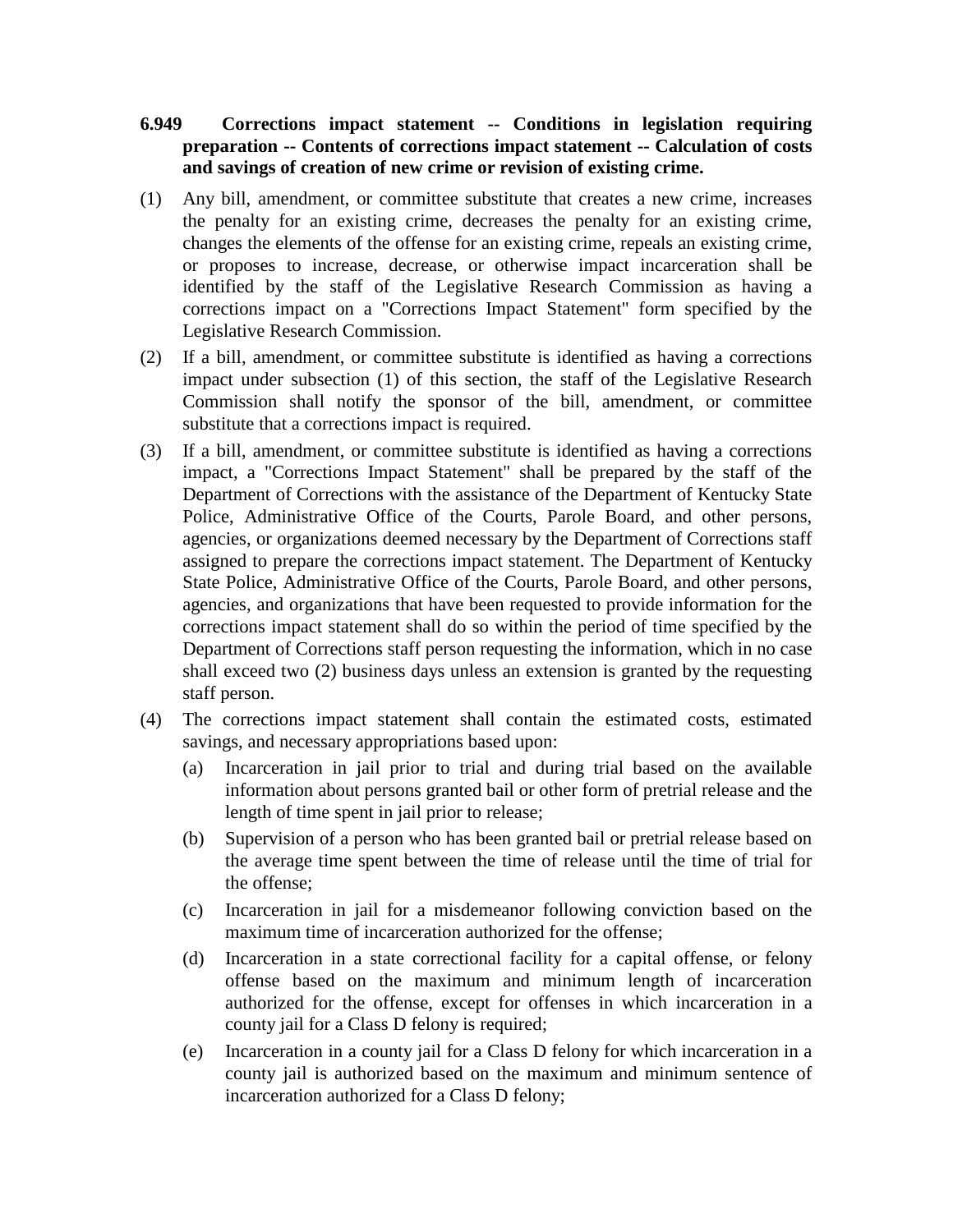- (f) Probation or conditional discharge supervision based on the maximum time of probation or conditional discharge authorized for the offense;
- (g) Parole supervision based on the minimum expiration of sentence; and
- (h) Treatment, education, and other programs which are to be paid by the state based on the average costs actually paid by the Department of Corrections during the previous fiscal year.
- (5) Insofar as possible, costs and savings for a change to an existing crime shall be calculated using:
	- (a) Arrest data for the crime from the Department of Kentucky State Police;
	- (b) Pretrial incarceration data from the Administrative Office of the Courts;
	- (c) Preconviction jail data from the Administrative Office of the Courts;
	- (d) Conviction data from the Administrative Office of the Courts;
	- (e) Postconviction jail and imprisonment data from the Department of Corrections;
	- (f) Probation and parole data from the Department of Corrections; and
	- (g) Data from applicable agencies or organizations providing treatment, education, or other mandated programs.
- (6) Insofar as possible, costs or savings for a new crime shall be calculated in the same manner as specified in subsection (5) of this section using data for similar crimes unless that is determined by the Department of Corrections staff person to be impractical or impossible in which case the estimate for a new crime may be prepared using:
	- (a) The maximum and minimum length of incarceration for the offense;
	- (b) An estimate of cost based on ten (10) persons being charged with the offense, and based on one hundred (100) persons being charged with the offense;
	- (c) An estimate of cost based on ten (10) persons and one hundred (100) persons being convicted of the offense and sent to jail if the offense is a misdemeanor using the criteria specified in subsection (7) of this section; and
	- (d) An estimate of cost based on ten (10) persons and one hundred (100) persons being convicted of a felony offense requiring imprisonment in a state-operated correctional facility unless the offense is a Class D felony for which imprisonment in a county jail is required in which case the cost shall be based on the amount paid by the Department of Corrections for a person incarcerated in a county jail for a Class D felony.
- (7) Costs or savings shall be based on the average costs actually paid by the Department of Corrections during the previous fiscal year for incarceration of a person in a state correctional facility, the average cost for supervision of a person placed on probation without electronic monitoring, the average cost of a person placed on probation with electronic monitoring, the average cost of parole supervision without electronic monitoring, and the average cost of parole supervision with electronic monitoring.
- (8) If an amendment to a bill is combined into a committee substitute or a GA version